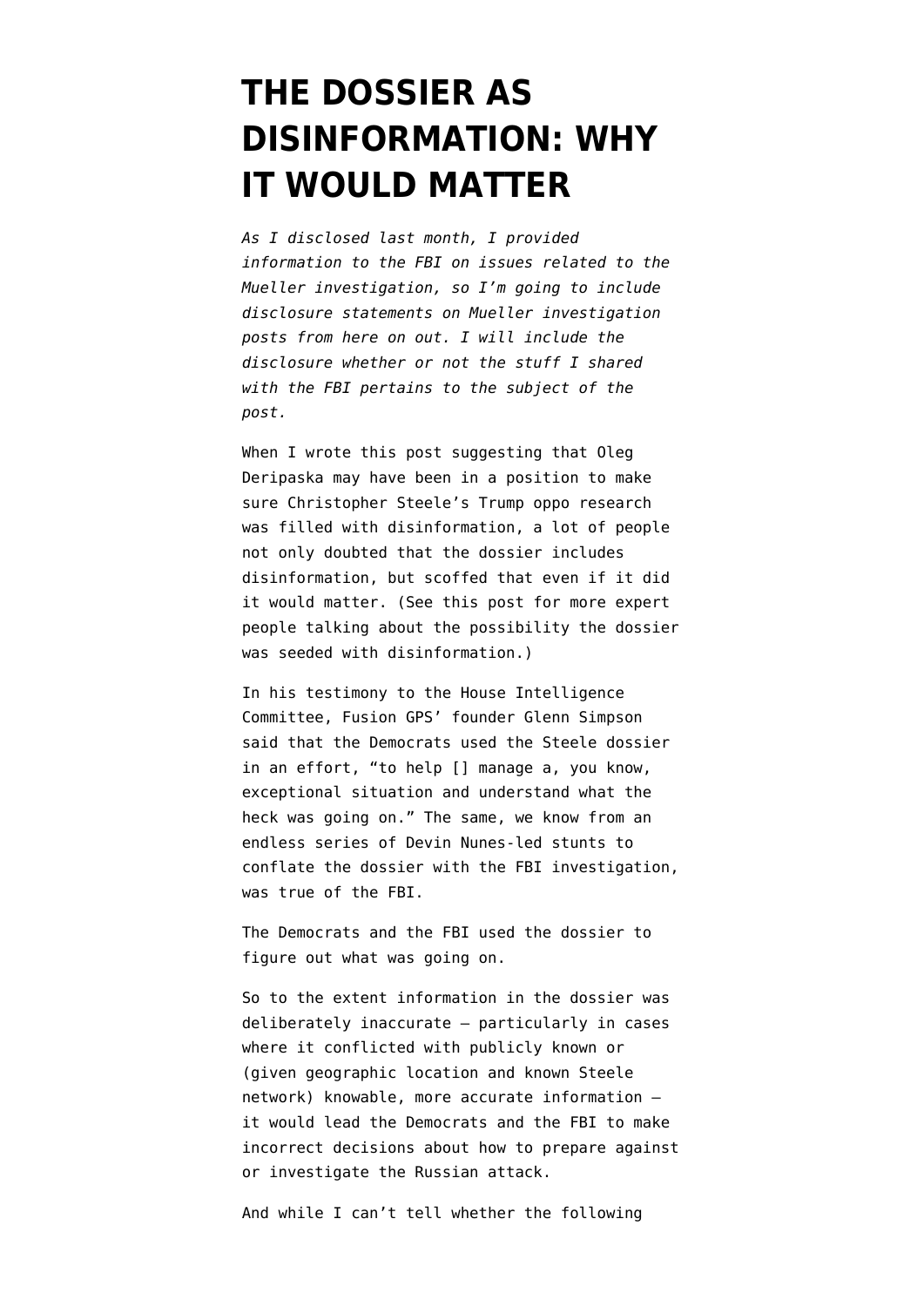examples arose from disinformation or some lack of due diligence or plain old hazards of human intelligence, all are examples where using the dossier to make decisions would have led the Democrats or the FBI to waste resources or act with less urgency than they should have.

## **How accomplished were the Russians at hacking**

Steele claim, July 26, 2016:

In terms of the success of Russian offensive cyber operations to date, a senior government figure reported that there had been only limited success in penetrating the "first tier" foreign targets. The comprised western (especially G7 and NATO) governments, security and intelligence services and central banks, and the IFIs. To compensate for this shortfall, massive effort had been invested, with much greater success, in attacking the "secondary targets", particularly western private banks and the governments of smaller states allied to the West. S/he mentioned Latvia in this regard.

Kaspersky Labs [claim](https://securelist.com/the-cozyduke-apt/69731/), April 21, 2015 (including links to older reporting attributing the attacks to Russia):

> CozyDuke (aka CozyBear, CozyCar or "Office Monkeys") is a precise attacker. Kaspersky Lab has observed signs of attacks against government organizations and commercial entities in the US, Germany, South Korea and Uzbekistan. In 2014, targets included the White House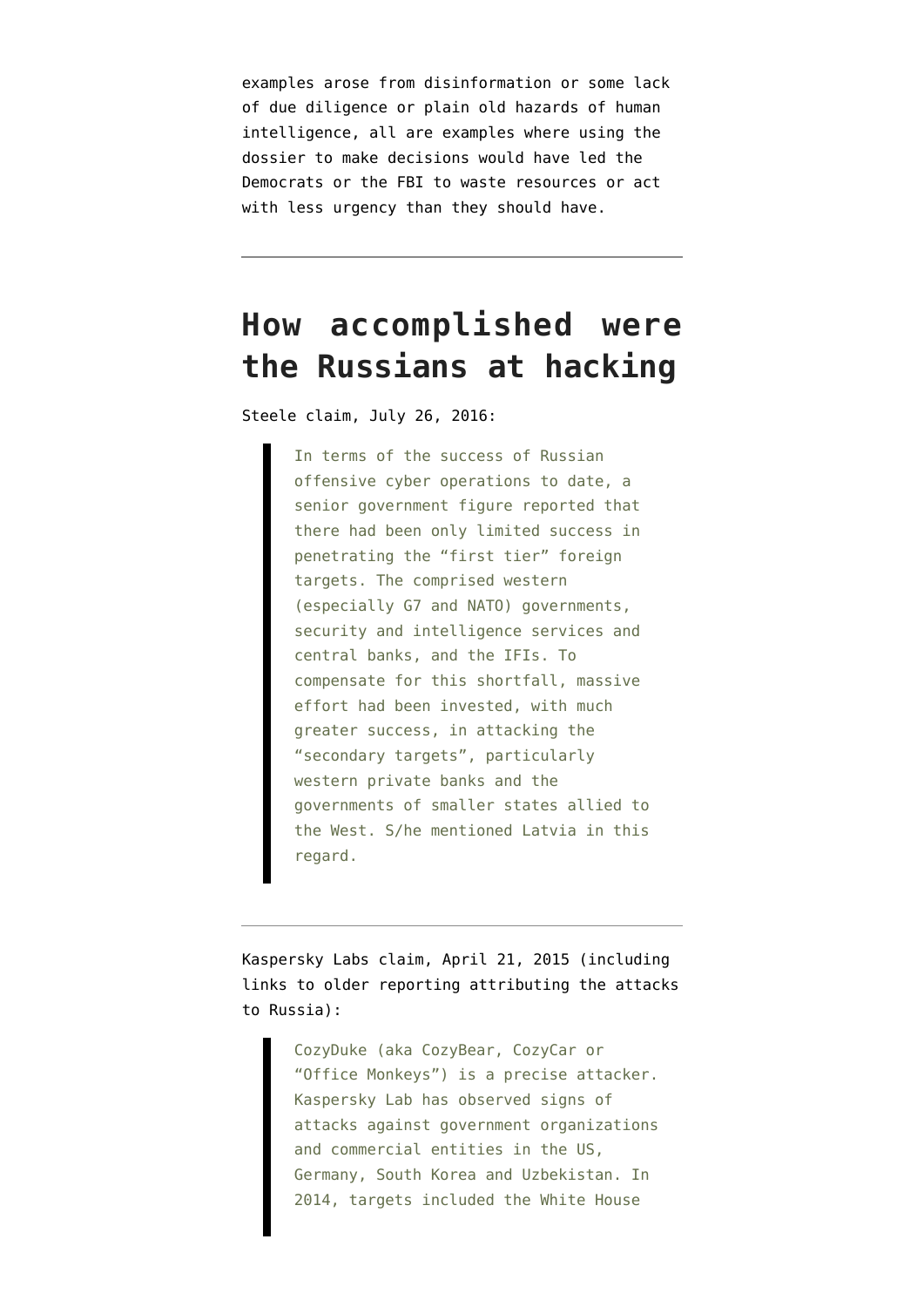and the US Department of State, as believed.

The operation presents several interesting aspects

- *extremely sensitive high profile victims and targets*
- *evolving crypto and anti-detection capabilities*

[snip]

Recent CozyDuke APT activity attracted significant attention in the news:

[Sources: State Dept. hack the 'worst](http://www.cnn.com/2015/03/10/politics/state-department-hack-worst-ever/) [ever'](http://www.cnn.com/2015/03/10/politics/state-department-hack-worst-ever/), CNN News, March 2015 [White House computer network 'hacked',](http://www.bbc.com/news/technology-29817644) BBC News, October 2014 [Three Months Later, State Department](http://www.wsj.com/articles/three-months-later-state-department-hasnt-rooted-out-hackers-1424391453) [Hasn't Rooted Out Hackers](http://www.wsj.com/articles/three-months-later-state-department-hasnt-rooted-out-hackers-1424391453), Wall Street Journal, February 2015 [State Department shuts down its e-mail](http://www.washingtonpost.com/world/national-security/state-department-shuts-down-its-e-mail-system-amid-concerns-about-hacking/2014/11/16/92cf0722-4815-41ca-b602-9bfe8ecdb256_story.html) [system amid concerns about hacking](http://www.washingtonpost.com/world/national-security/state-department-shuts-down-its-e-mail-system-amid-concerns-about-hacking/2014/11/16/92cf0722-4815-41ca-b602-9bfe8ecdb256_story.html), Washington Post, November 2014

Note: FBI [probably intended](https://www.emptywheel.net/2016/12/16/the-dncs-evolving-story-about-when-they-knew-they-were-targeted-by-russia/) the DNC to consult to [this report](https://www.f-secure.com/documents/996508/1030745/dukes_whitepaper.pdf), describing "7 years of Russian cyberespionage," when they first warned the DNC they were being hacked in September 2015, which would have also alerted the Democrats to the sophistication of Russian hacking.

### *Actions Democrats might have taken*

The incorrect information, neglecting to mention known attacks on Germany's parliament and US national security agencies, might have led Democrats to dismiss the persistence of the hackers targeting them.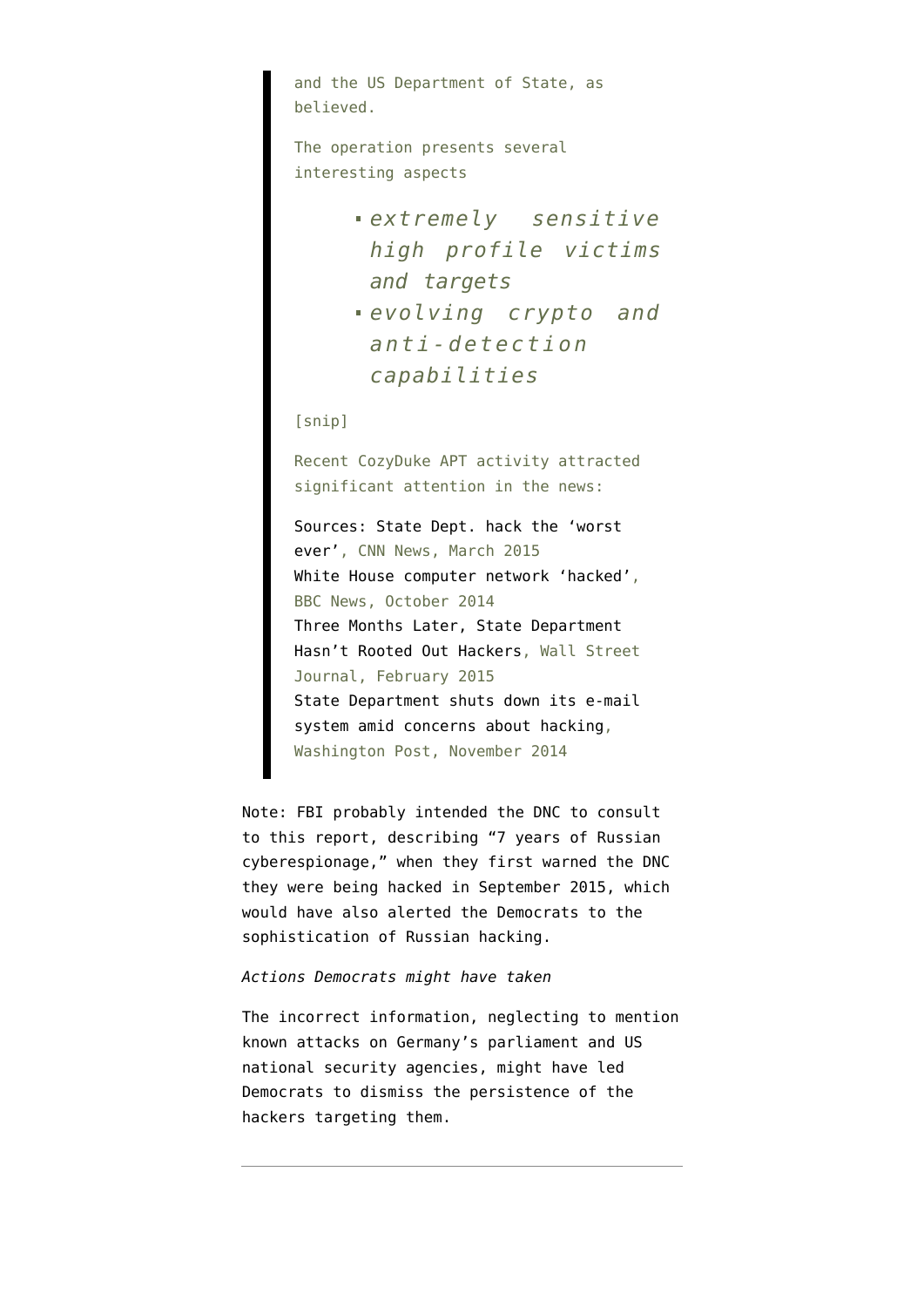# **What were Russians doing with social media and how social media was driving polarization**

Steele claim, December 13, 2016:

[redacted] reported that over the period March-September 2016 a company called [Webzilla] and its affiliates had been using botnets and porn traffic to transmit viruses, plant bugs, steal data and conduct "altering operations" against the Democratic Party leadership.

Adrian Chen, [The Agency,](https://www.nytimes.com/2015/06/07/magazine/the-agency.html) June 2, 2015,:

It has gone by a few names, but I will refer to it by its best known: the Internet Research Agency. The agency had become known for employing hundreds of Russians to post pro-Kremlin propaganda online under fake identities, including on Twitter, in order to create the illusion of a massive army of supporters; it has often been called a "troll farm." The more I investigated this group, the more links I discovered between it and the hoaxes. In April, I went to St. Petersburg to learn more about the agency and its brand of information warfare, which it has aggressively deployed against political opponents at home, Russia's perceived enemies abroad and, more recently, me.

Update: at 35:00 in this December 9, 2015 podcast, Chen [describes](https://longform.org/posts/longform-podcast-171-adrian-chen/) the Russian trolls "only tweeting about Donald Trump and stuff … maybe it's some kind of opaque strategy of like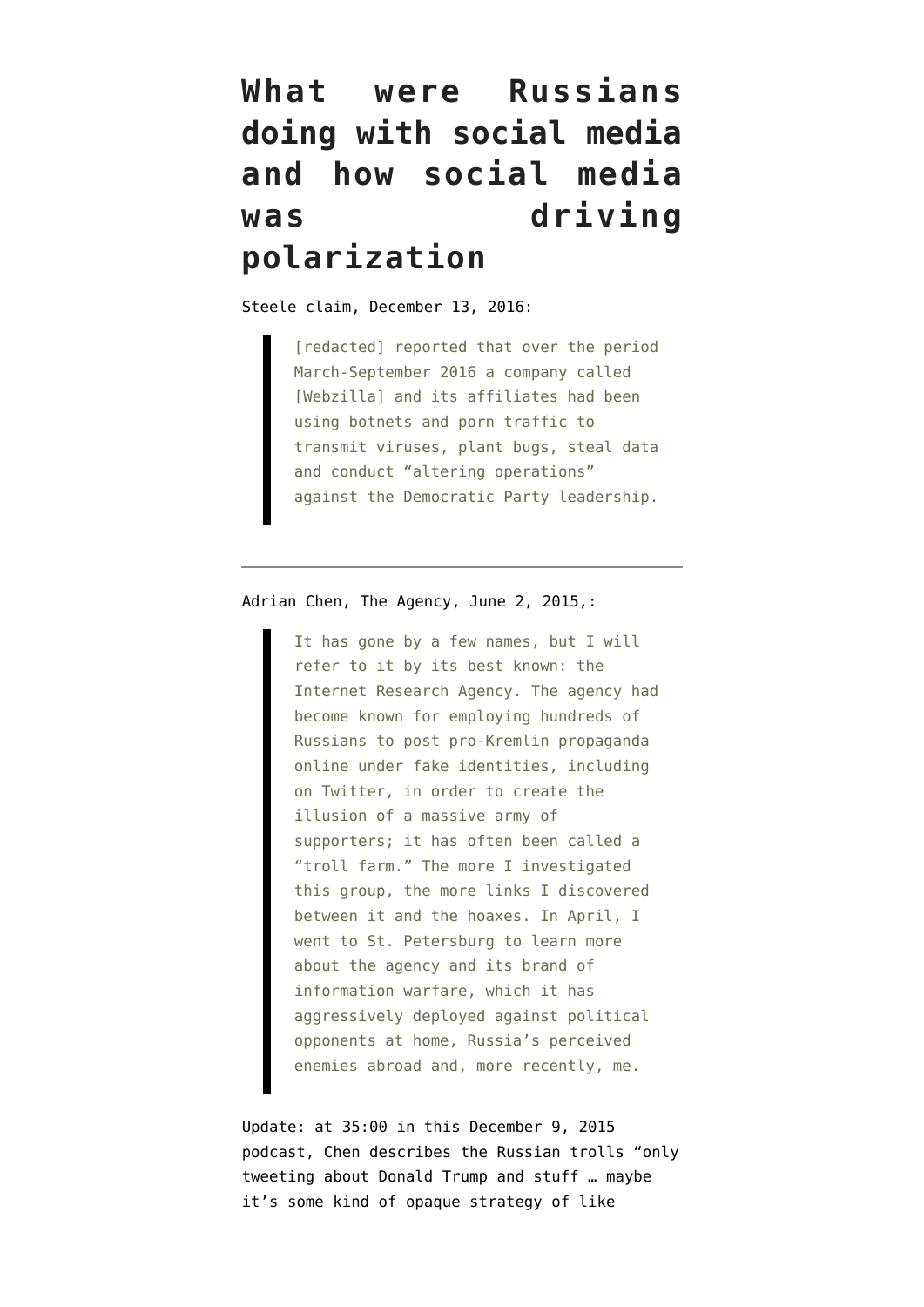electing Donald Trump to undermine the US or something, you know like false flag kind of thing." (h/t JL)

BuzzFeed, [Hyperpartisan Facebook Pages Are](https://www.buzzfeednews.com/article/craigsilverman/partisan-fb-pages-analysis) [Publishing False And Misleading Information At](https://www.buzzfeednews.com/article/craigsilverman/partisan-fb-pages-analysis) [An Alarming Rate,](https://www.buzzfeednews.com/article/craigsilverman/partisan-fb-pages-analysis) October 20, 2016 (and virtually everything else Craig Silverman wrote in the months leading up to it):

> Hyperpartisan political Facebook pages and websites are consistently feeding their millions of followers false or misleading information, according to an analysis by BuzzFeed News. The review of more than 1,000 posts from six large hyperpartisan Facebook pages selected from the right and from the left also found that the least accurate pages generated some of the highest numbers of shares, reactions, and comments on Facebook — far more than the three large mainstream political news pages analyzed for comparison.

### [snip]

The rapid growth of these pages combines with BuzzFeed News' findings to suggest a troubling conclusion: The best way to attract and grow an audience for political content on the world's biggest social network is to eschew factual reporting and instead play to partisan biases using false or misleading information that simply tells people what they want to hear. This approach has precursors in partisan print and television media, but has gained a new scale of distribution on Facebook. And while it isn't a solely American phenomenon — the British Labour party found powerful support from a similar voice — these pages are central to understanding a profoundly polarized moment in American life.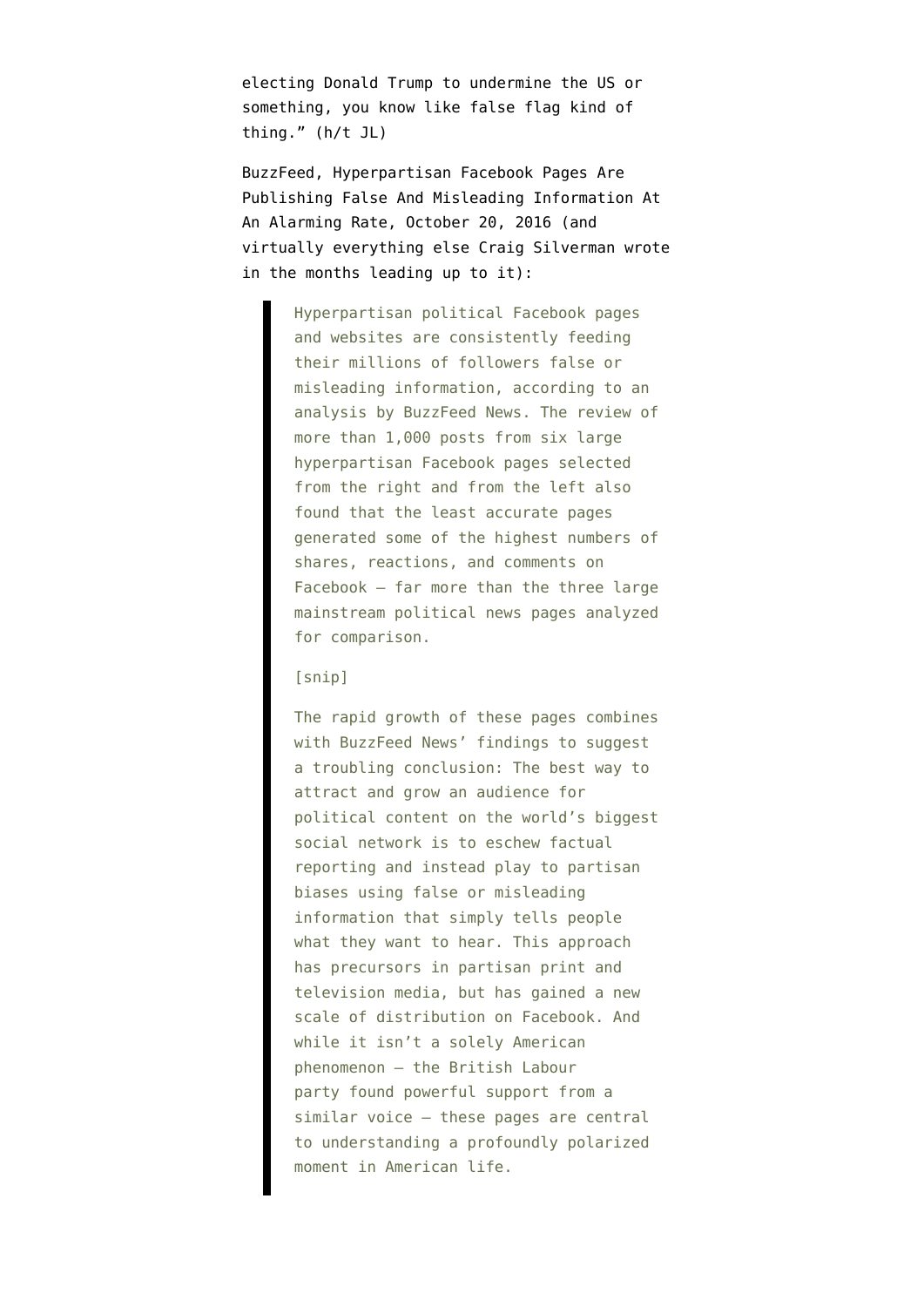### *Actions Democrats might have taken*

It's hard to believe this December report is anything but pure disinformation. And, particularly given that it came just weeks before Manafort [counseled](https://www.emptywheel.net/2017/10/27/did-manafort-prep-trump-for-the-dossier-lawfare/) Trump to discredit the investigation by discrediting the dossier, it's easy to imagine that the point of this was to provide easily falsifiable information, [seed](https://www.emptywheel.net/2017/11/02/the-lawfare-surrounding-the-steele-dossier-will-vastly-outstrip-its-original-cost/) [politically and financially expensive lawfare](https://www.emptywheel.net/2017/11/02/the-lawfare-surrounding-the-steele-dossier-will-vastly-outstrip-its-original-cost/), and protect Putin crony Yevgeniy Prigozhin's contribution to the election operation.

In any case, intelligence about the publicly known trolling efforts earlier in campaign season might have led Hillary to pressure her close ally, Facebook COO Sheryl Sandberg, to take the threat more seriously — or at least to pay more attention to Facebook's optimization program, both in her own and her opponent's campaign. But a late report blaming a completely different company has only helped to discredit efforts to collect information on Trump's ties to Russia.

## **What kompromat did Russia plan to leak on Hillary**

Steele claim, June 20, 2016:

Asked about the Kremlin's reported intelligence feed to TRUMP over recent years and rumours about a Russian dossier of "kompromat" on Hillary CLINTON (being circulated), Source B confirmed the file's existence. S/he confided in a trusted compatriot that it had been collated by Department K of the FSB for many years, dating back to her husband Bill's presidency, and compromised mainly eavesdropped conversations of various sorts rather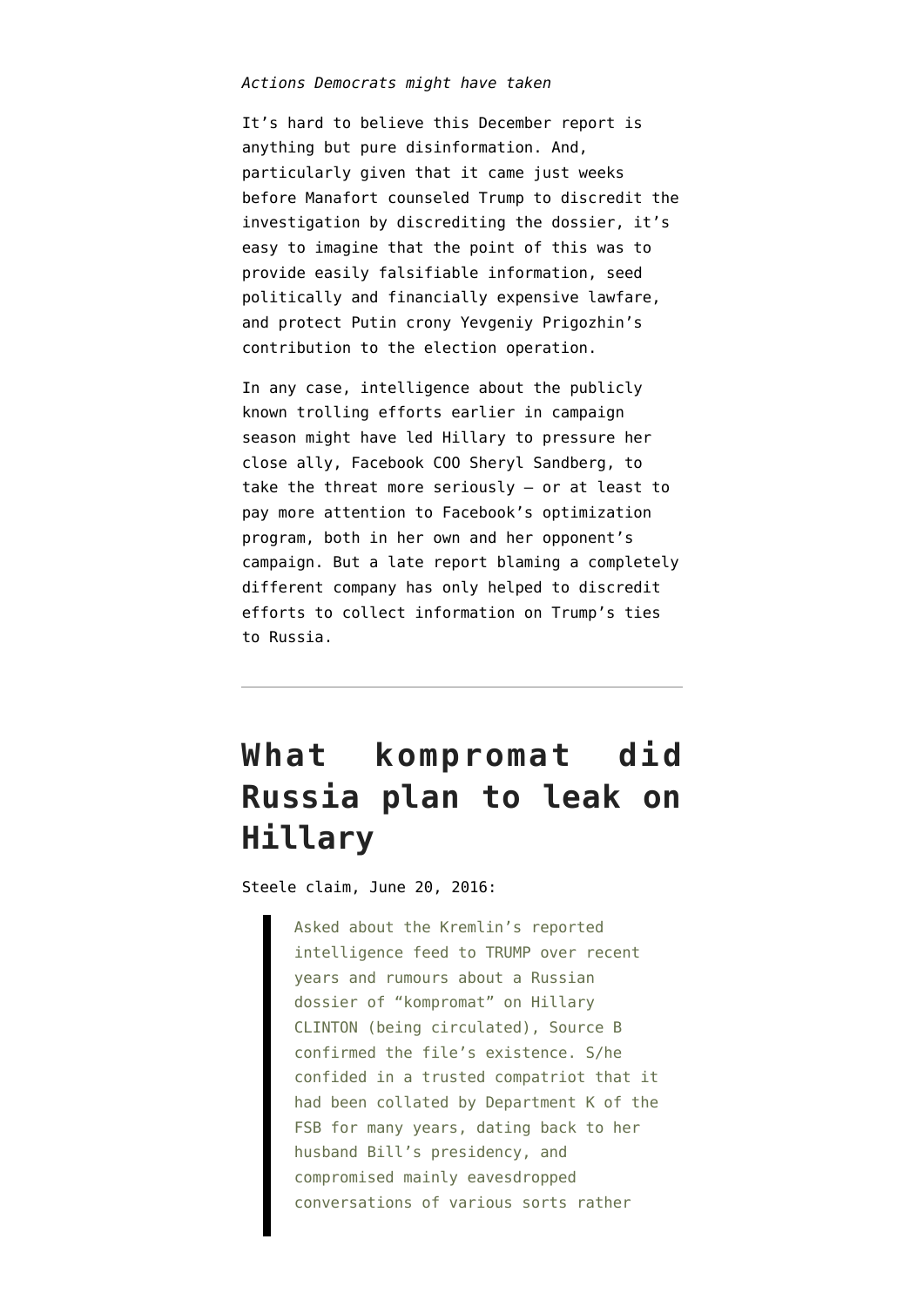than details/evidence of unorthodox or embarrassing behavior. Some of the conversations were from bugged comments CLINTON had made on her various trips to Russia and focused on things she had said which contradicted her current position on various issues. Others were probably from phone intercepts.

Josef Mifsud to George Papadopoulos, April 26, 2016, [over breakfast in a London hotel:](https://www.justice.gov/file/1007346/download) the Russians "had emails of Clinton … they have dirt on her … they have thousands of emails."

Papadopoulos, May 10, 2016, over a drink [to](https://archive.fo/FXsyD#selection-2037.234-2037.342) [Australia's Ambassador](https://archive.fo/FXsyD#selection-2037.234-2037.342) to the UK, in Kensington's Wine Room, [2.5 miles from Orbis'](https://www.google.com/maps/dir/9-11+Grosvenor+Gardens,+Westminster,+London+SW1W+0BD,+UK/The+Kensington+Wine+Rooms,+127-129+Kensington+Church+St,+Kensington,+London+W8+7LP,+UK/@51.5007909,-0.2073785,13z/data=!3m1!4b1!4m14!4m13!1m5!1m1!1s0x4876052167807f7f:0x83dce86809cd71d9!2m2!1d-0.1463!2d51.4978063!1m5!1m1!1s0x48760ffbcc066701:0x5009470a1211ae44!2m2!1d-0.194832!2d51.507253!3e0) [office](https://www.google.com/maps/dir/9-11+Grosvenor+Gardens,+Westminster,+London+SW1W+0BD,+UK/The+Kensington+Wine+Rooms,+127-129+Kensington+Church+St,+Kensington,+London+W8+7LP,+UK/@51.5007909,-0.2073785,13z/data=!3m1!4b1!4m14!4m13!1m5!1m1!1s0x4876052167807f7f:0x83dce86809cd71d9!2m2!1d-0.1463!2d51.4978063!1m5!1m1!1s0x48760ffbcc066701:0x5009470a1211ae44!2m2!1d-0.194832!2d51.507253!3e0):

> During that conversation he (Papadopoulos) mentioned the Russians might use material that they have on Hillary Clinton in the lead-up to the election, which may be damaging.

[snip]

He didn't say dirt, he said material that could be damaging to her. No, he said it would be damaging. He didn't say what it was.

### *Actions Democrats might have taken*

At least some of the very first documents Guccifer 2.0 [released starting in June](https://guccifer2.wordpress.com/2016/06/15/dnc/) were obtained via the Podesta hack. Had the Democrats been worried about "thousands of emails" as kompromat rather than "bugged comments [and] phone intercepts … collated by Department K of the FSB for many years, dating back to her husband Bill's presidency," the Democrats might have prepared for an assault more directly targeting Hillary. At the very least, the Guccifer 2.0 releases would have alerted the Democrats that Crowdstrike's advice — [that](https://www.emptywheel.net/2017/11/24/did-the-steele-dossier-lead-the-democrats-to-be-complacent-after-they-got-hacked/)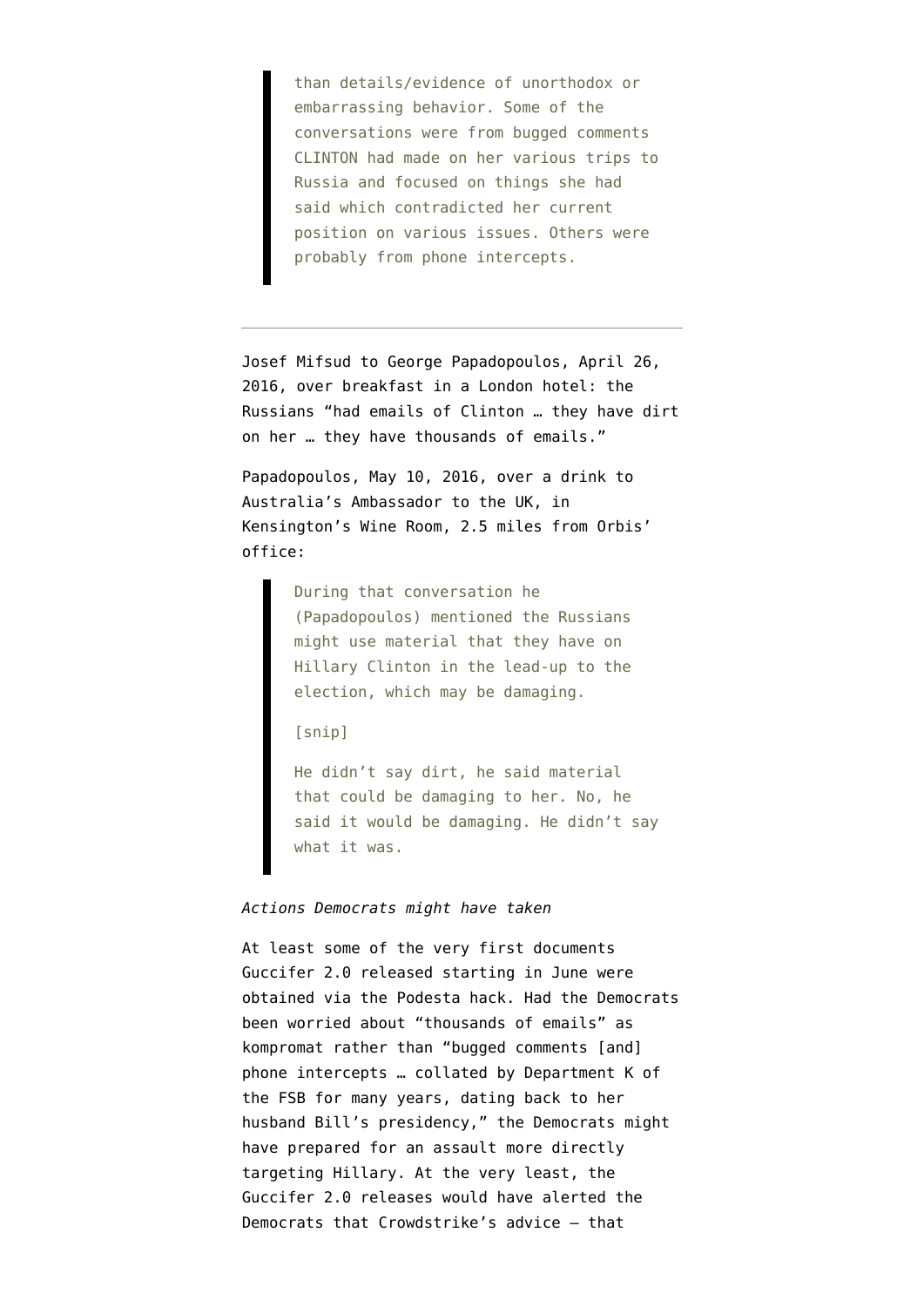[usually such emails weren't publicly released](https://www.emptywheel.net/2017/11/24/did-the-steele-dossier-lead-the-democrats-to-be-complacent-after-they-got-hacked/) didn't apply in this case.

## **Who managed outreach to Russia**

Steele claim, undated (after July 22, 2016):

This was managed on the TRUMP side by the Republican candidate's campaign manager, Paul MANAFORT, who was using foreign policy advisor, Carter PAGE, and others as intermediaries.

Fusion GPS client Natalia Veselnitskaya, [before](https://www.judiciary.senate.gov/imo/media/doc/2017-11-20%20Veselnitskaya%20to%20CEG%20(June%209%20Meeting).pdf) [June 9, 2016](https://www.judiciary.senate.gov/imo/media/doc/2017-11-20%20Veselnitskaya%20to%20CEG%20(June%209%20Meeting).pdf) Prevezon hearing attended by Simpson:

> Around the end of May 2016, during a conversation with a good acquaintance of mine, being my client, Aras Agalarov on a topic that was not related to the United States, I shared the story faced when defending another client, Denis Katsyv, about how terribly misled the US Congress had been by the tax defrauder William Browder, convicted in Russia, who, through his lobbyists and his close-minded rank-and-file Congress staffers, succeeded in adopting the Act in the name of a person whom Browder practically hardly ever knew. I considered it my duty to inform the Congress people about it and asked Mr. Agalarov if there was any possibility of helping me or my colleagues to do this. I do not remember who of us was struck by the idea that maybe his son could talk about this with Donald Trump, Jr., who, although a businessman, was sure to have some acquaintances among Congress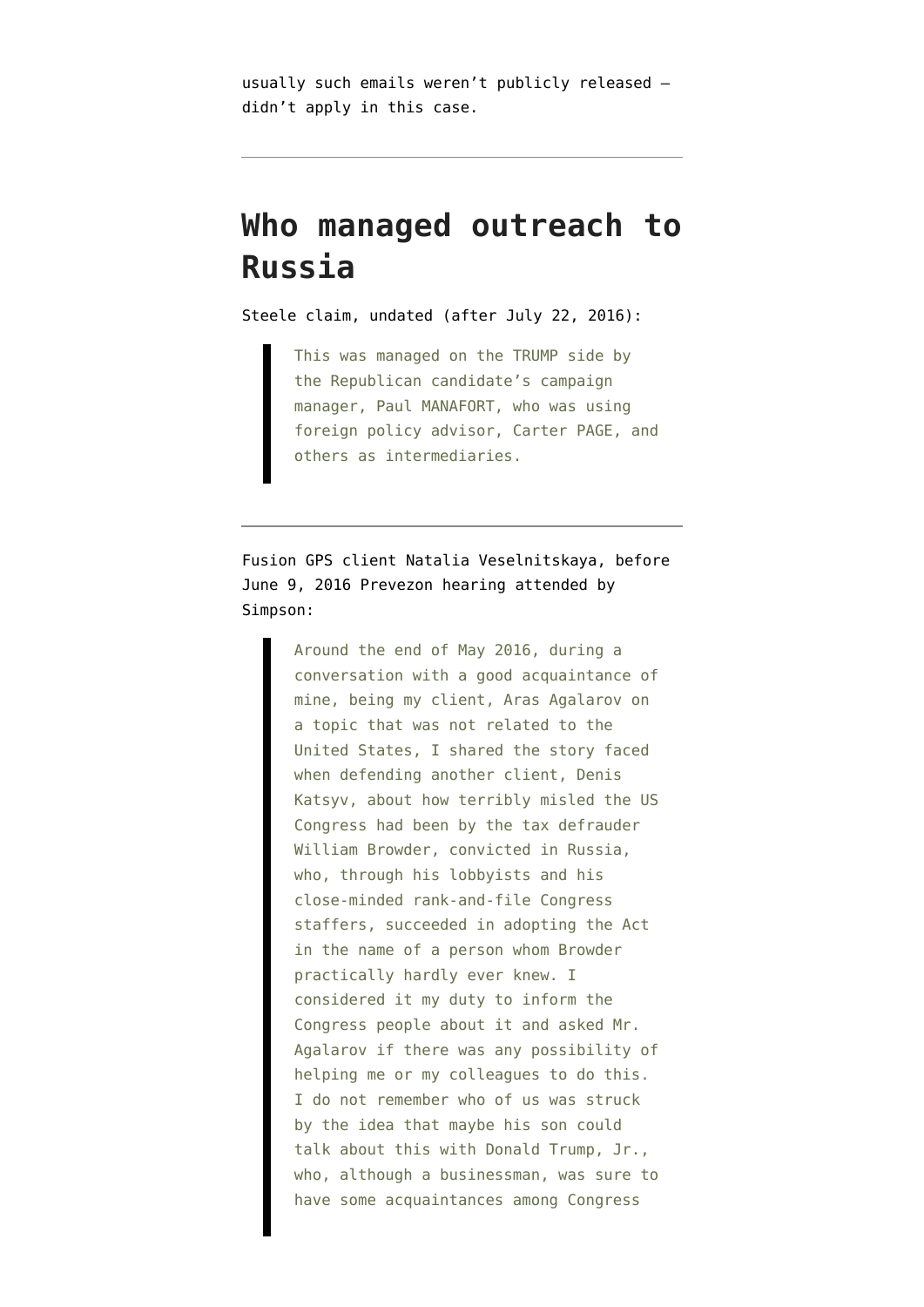people.

[snip]

But upon arrival in New York in the evening of June 8, 2016, in my e-mail box I found a letter from a certain Goldstone, who notified me of the time and place of the meeting with Donald Trump, Jr. In this correspondance Aras Agalarov's colleague, Irakli Kaveladze, who had been living in the United States for a long time and to whom I left my mail for contacts, was mentioned in the copy.

Veselnitskaya to Rob Goldstone, June 9, 9:24AM, requesting the inclusion of another Fusion client:

> I am writing to ask you to pass by Mt. Trump my request to include our trusted associate and lobbyist Mr. Rinat Akhmetshin, who is working to advance these issues with several congressmen.

Paul Manafort to deputy of likely Steele contact Oleg Deripaska, [Konstantin Kilimnik](https://www.washingtonpost.com/politics/manafort-offered-to-give-russian-billionaire-private-briefings-on-2016-campaign/2017/09/20/399bba1a-9d48-11e7-8ea1-ed975285475e_story.html?utm_term=.81c470bd55b4), July 7, 2016, of Deripaska:

> If he needs private briefings we can accommodate.

### *Actions Democrats might have taken*

On this point, the dossier proved absolutely correct. Manafort was managing the conspiracy with the Russians, at least until he was fired and his hand-picked replacement Steve Bannon took over. But the dossier's focus on Carter Page — who was part of Russia's outreach but a marginal figure — served to distract from the far more central figures that Fusion and its contractor Steele had no business missing: Fusion's clients Natalia Veselnitskaya and Rinat Akhmetshin, and through them the President's son and son-in-law, along with Manafort. And Steele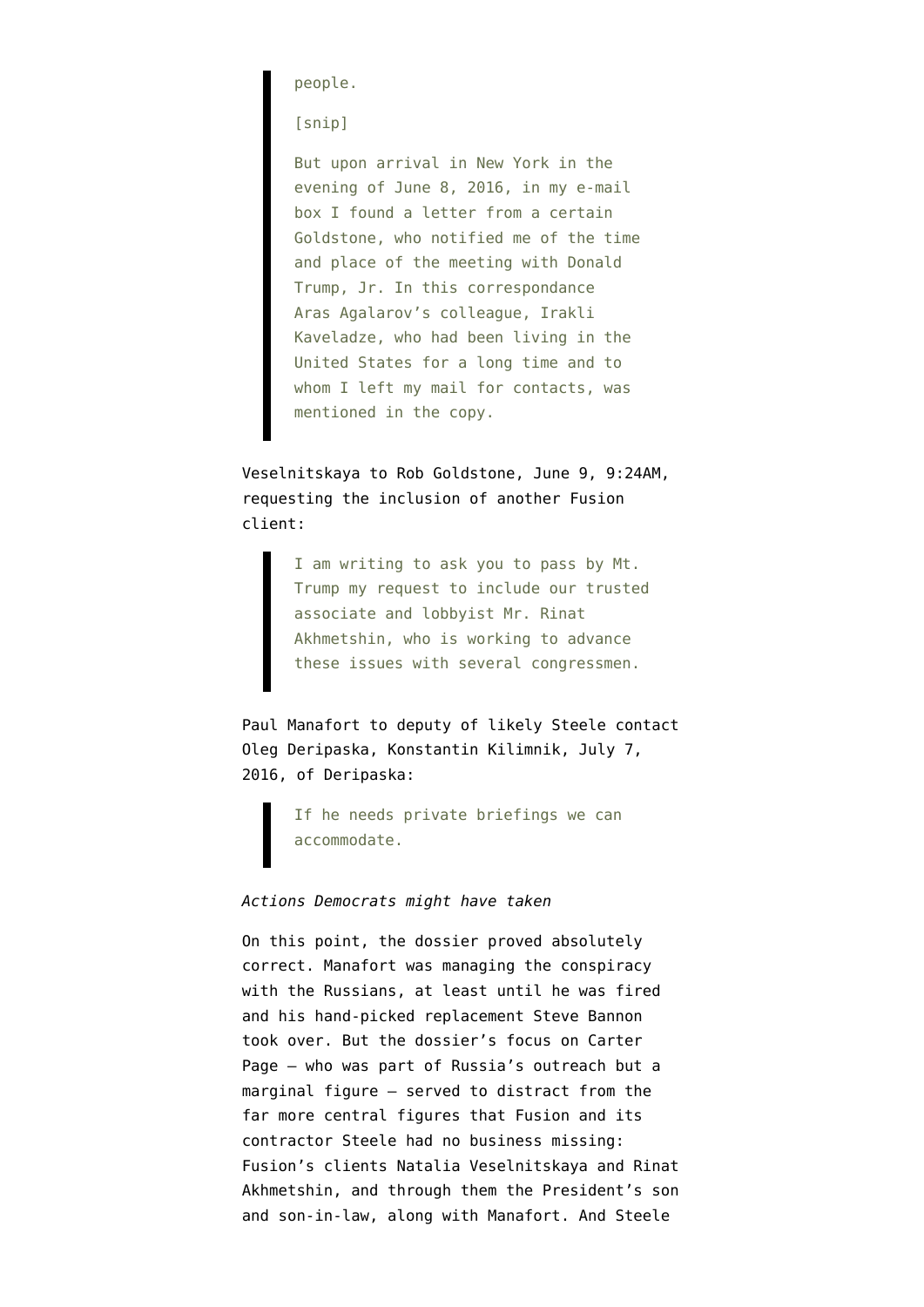contact Oleg Deripaska's deputy, Konstantin Kilimnik.

Whether intentionally or not, the Page focus in the dossier distracted from the more central players, the ones who interacted directly with the candidate, the ones being run by Steele contact Deripaska.

# **Whether both sides were comfortable with ongoing operations**

Steele claim, July 30, 2016, based off "late July" reporting:

> The émigré said there was a high level of anxiety within the TRUMP team as a result of various accusations levelled agains them and indications from the Kremlin that President PUTIN and others in the leadership thought things had gone too far and risked spiralling out of control.

Continuing on this theme, the émigré associate of TRUMP opined that the Kremlin wanted the situation to calm but for "plausible deniability" to be maintained concerning its (extensive) pro-TRUMP and anti-CLINTON operations. S/he therefore judged that it was unlikely these would be ratcheted up, at least for the time being.

July 27, 2016, Donald Trump:

Russia, if you're listening, I hope you're able to find the 30,000 emails that are missing. I think you will probably be rewarded mightily by our press.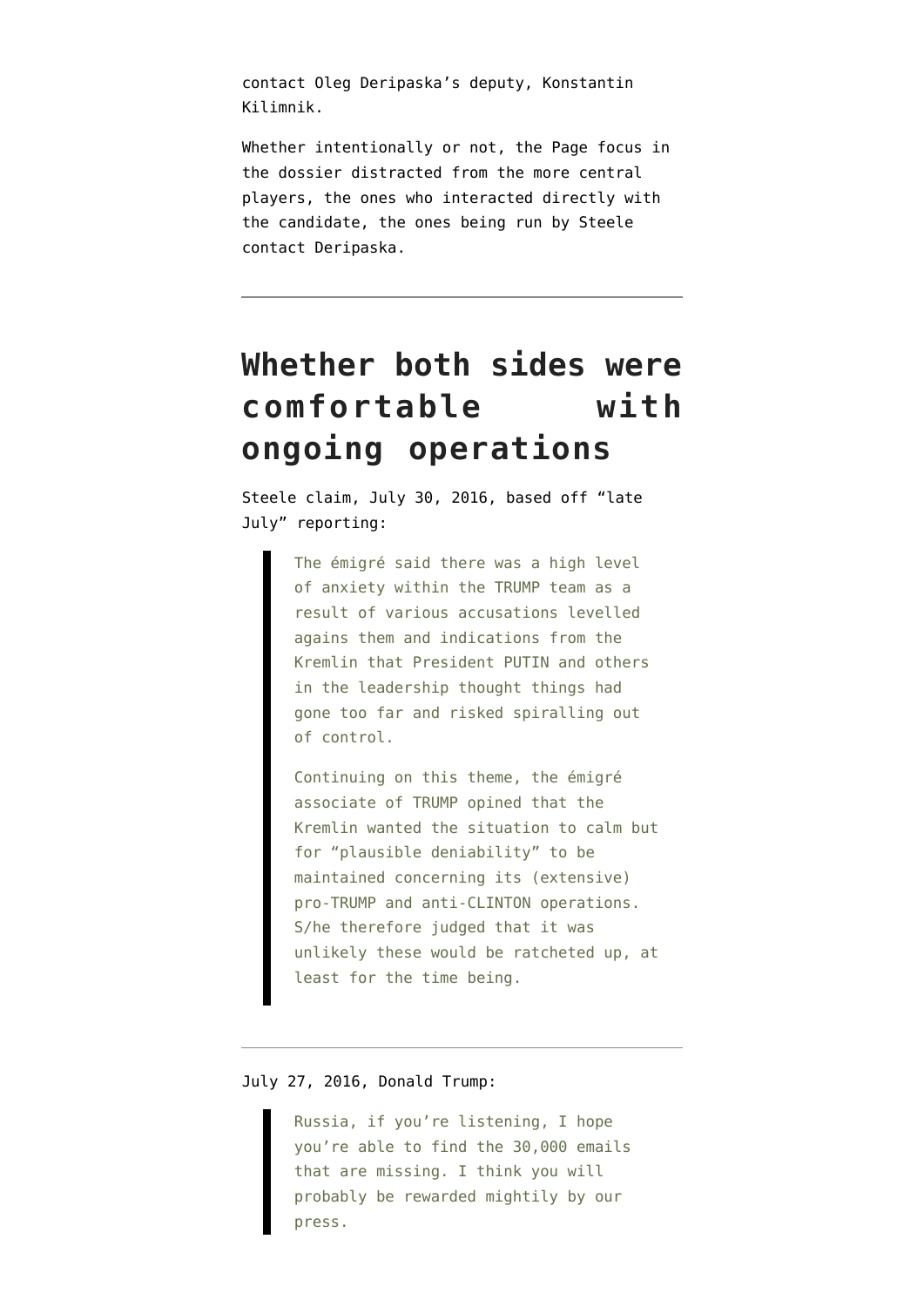For example, on or about July 27, 2016, the Conspirators attempted after hours to spearphish for the first time email accounts at a domain hosted by a thirdparty provider and used by Clinton's personal office. At or around the same time, they also targeted seventy-six email addresses at the domain for the Clinton Campaign.

[Note: I've spoken with someone involved in the effort to repel this attack, and he described it as a new "wave" of attacks launched seemingly in response to Trump's comments.]

#### *Actions Democrats might have taken*

Because the targeting here was Hillary herself and not the feckless DNC, the Democrats weren't going to be lulled by this claim that Trump and Russia were laying low. But if the report were disinformation, it may have been intended to disavow the seemingly clear tie between Trump's requests and GRU's response.

# **Who covered up Manafort's scandals/What Cohen really was doing with Russia**

Steele claim, October 19, 2016:

According to the Kremlin insider, [Michael] COHEN now was heavily engaged in a cover up and damage limitation operation in the attempt to prevent the full details of TRUMP's relationship with Russian being exposed. In pursuit of this aim, COHEN had met secretly with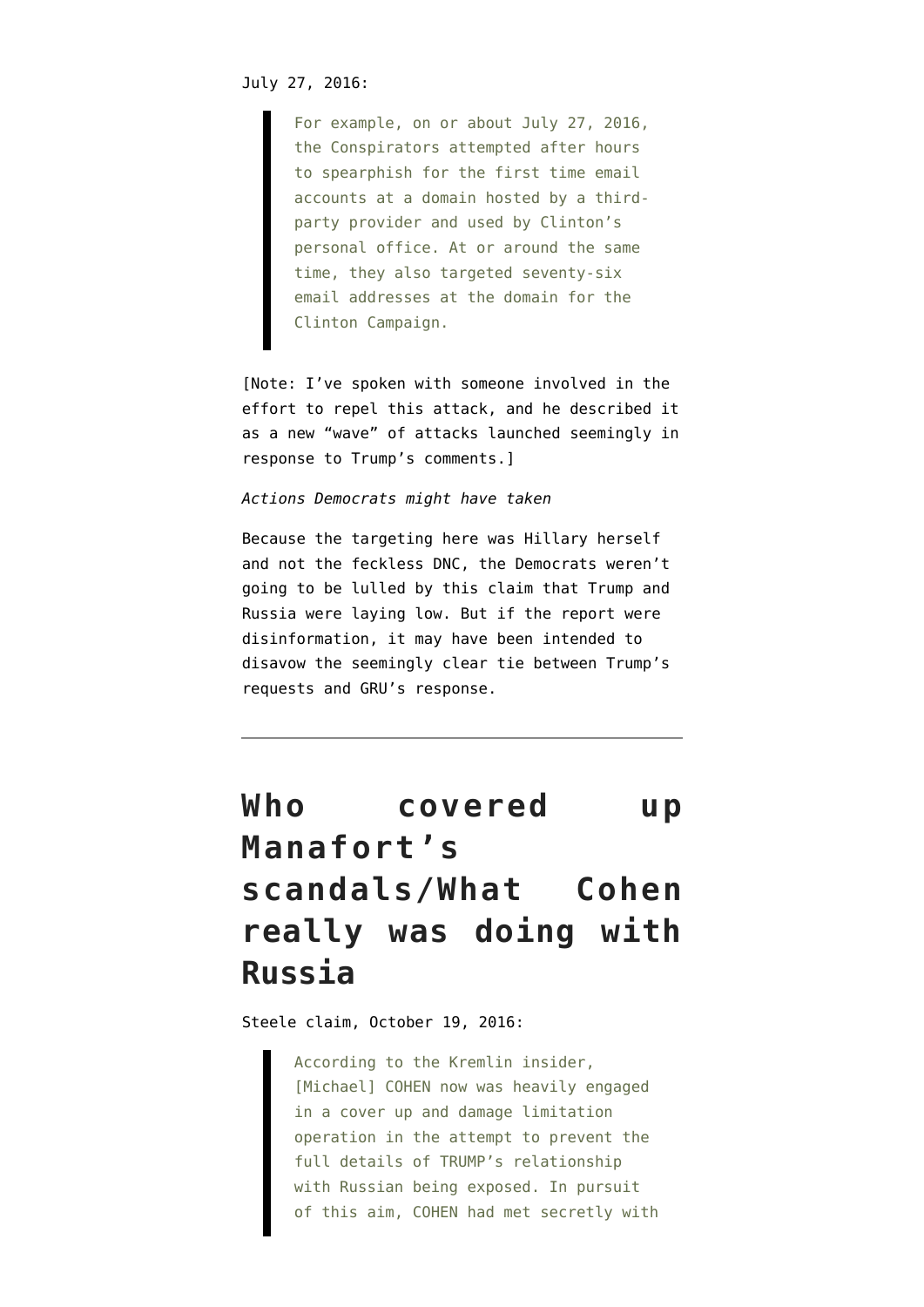several Russian Presidential Administration (PA) Legal Department officials in an EU country in August 2016. The immediate issues had been to contain further scandals involving MANNAFORT's [sic] commercial and political role in Russia/Ukraine and to limit the damage arising from exposure of former TRUMP foreign policy advisor, Carter PAGE's secret meetings with Russian leadership figures in Moscow the previous month.

[Starting on August 15](https://assets.documentcloud.org/documents/4616568/Response-to-motion.pdf), Rick Gates helps Paul Manafort hide their Ukranian consulting by lying to the press and DOJ's FARA Unit; Deripaska deputy Konstantin Kilimnik would remain closely involved through the next year:

> For example, on August 15, 2016, a member of the press e-mailed Manafort and copied a spokesperson for the Trump campaign to solicit a comment for a forthcoming story describing his lobbying. Gates corresponded with Manafort about this outreach and explained that he "provided" the journalist "information on background and then agreed that we would provide these answers to his questions on record." He then proposed a series of answers to the journalist's questions and asked Manafort to "review the below and let me know if anything else is needed," to which Manafort replied, in part, "These answers look fine." Gates sent a materially identical message to one of the principals of Company B approximately an hour later and "per our conversation." The proposed answers Gates conveyed to Manafort, the press, and Company B are those excerpted in the indictment in paragraph 26.

An article by this member of the press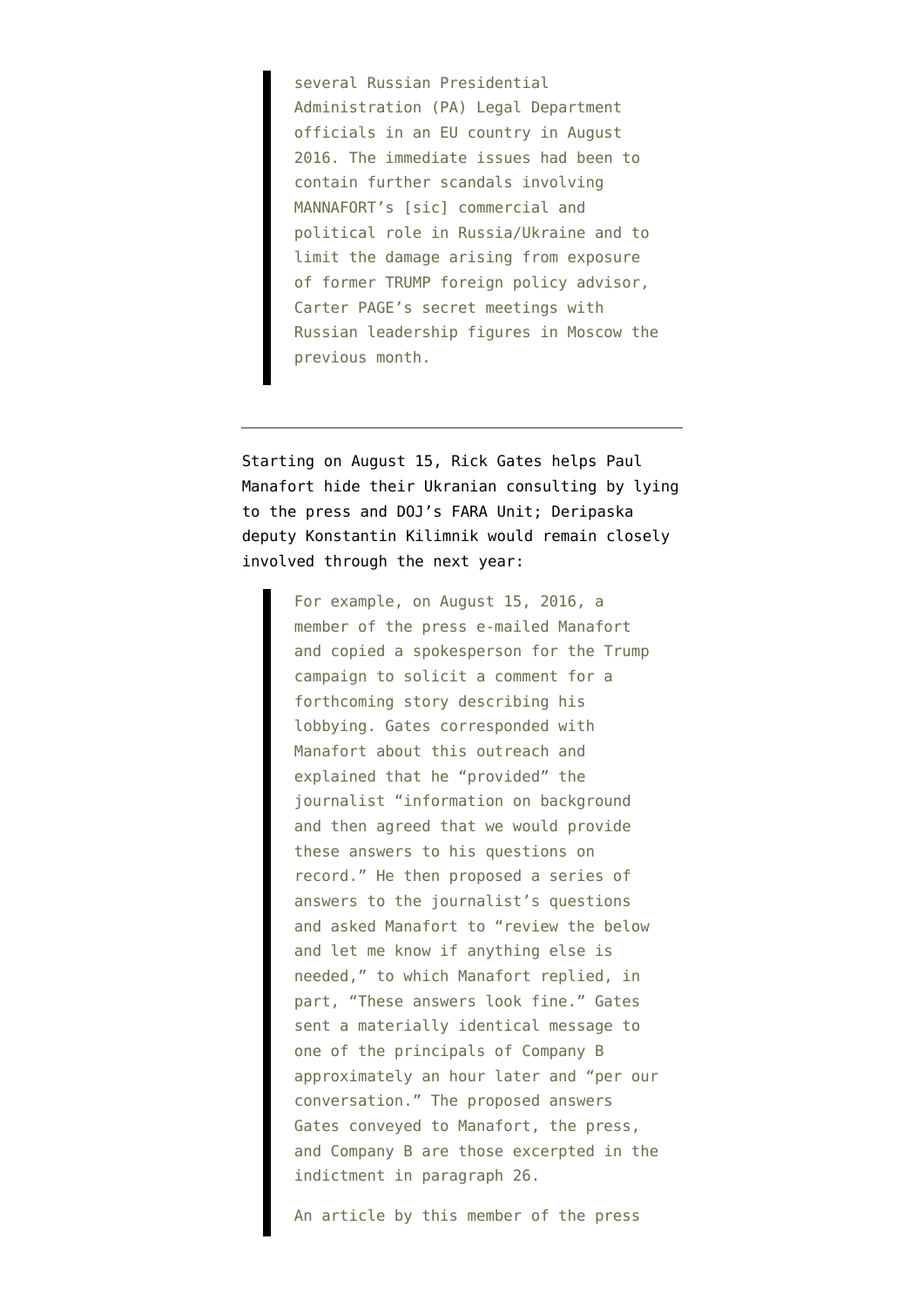associating Manafort with undisclosed lobbying on behalf of Ukraine was published shortly after Gates circulated the Manafort-approved false narrative to Company B and the member of the press. Manafort, Gates, and an associate of Manafort's corresponded about how to respond to this article, including the publication of an article to "punch back" that contended that Manafort had in fact pushed President Yanukovych to join the European Union. Gates responded to the punch-back article that "[w]e need to get this out to as many places as possible. I will see if I can get it to some people," and Manafort thanked the author by writing "I love you! Thank you." Manafort resigned his position as chairman of the Trump campaign within days of the press article disclosing his lobbying for Ukraine.

Manafort's role with the Trump campaign is thus relevant to his motive for undertaking the charged scheme to conceal his lobbying activities on behalf of Ukraine. Here, it would be difficult for the jury to understand why Manafort and Gates began crafting and disseminating a false story regarding their Ukrainian lobbying work nearly two years after that work ceased—but before any inquiry by the FARA Unit—without being made aware of the reason why public scrutiny of Manafort's work intensified in mid-2016. Nor would Manafort's motives for continuing to convey that false information to the FARA Unit make sense: having disseminated a false narrative to the press while his position on the Trump campaign was in peril, Manafort either had to admit these falsehoods publicly or continue telling the lie.

Oleg Deripaska deputy Konstantin Kilimnik [asks](https://www.courtlistener.com/recap/gov.uscourts.dcd.193647/gov.uscourts.dcd.193647.19.0.pdf)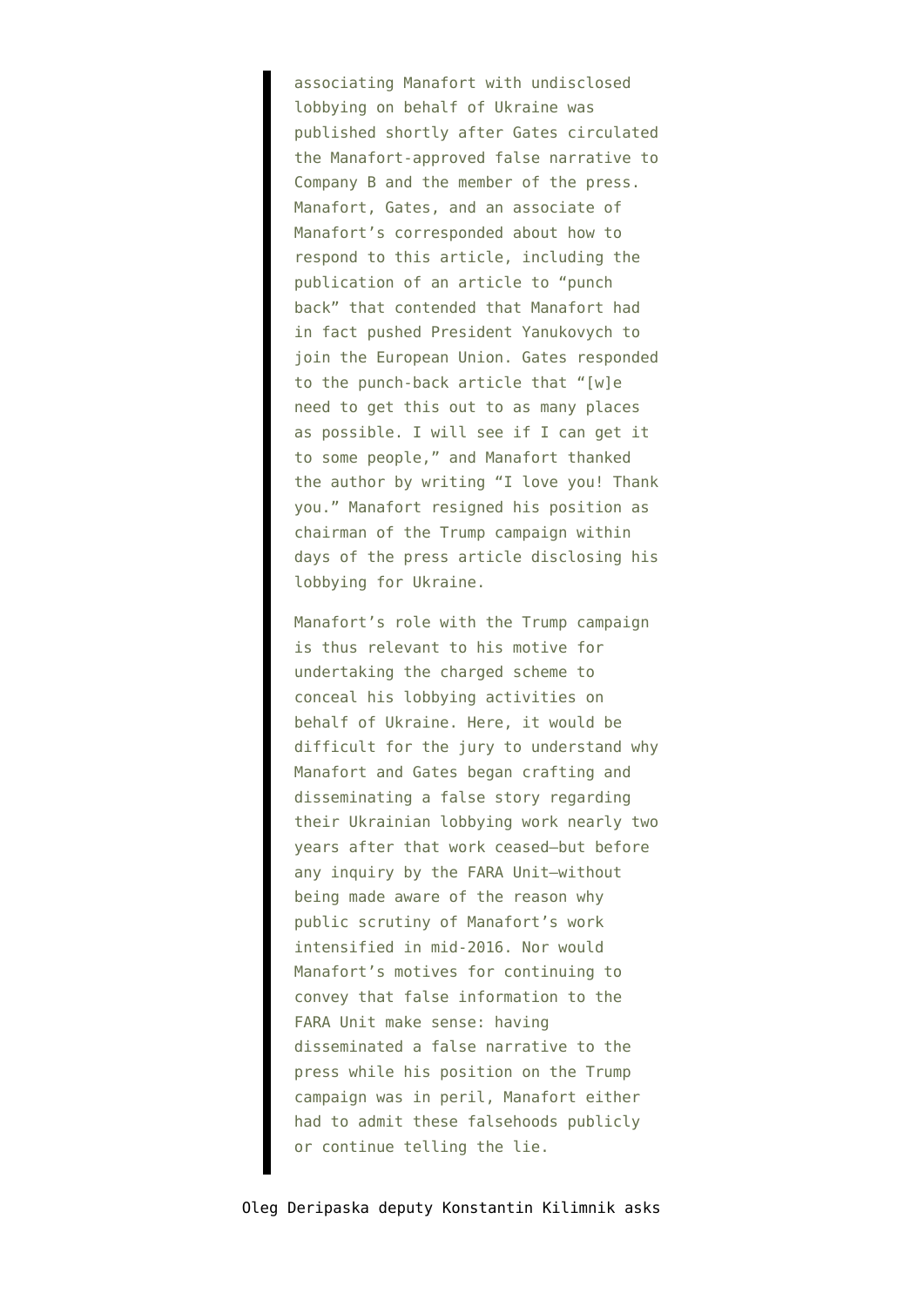## [Alex van der Zwaan](https://www.courtlistener.com/recap/gov.uscourts.dcd.193647/gov.uscourts.dcd.193647.19.0.pdf) to call Rick Gates to cover up Yulia Tymoshenko cover-up, September 12, 2016

When confronted with an email dated September 12, 2016, sent by Person A to van der Zwaan, the defendant again lied. The email was sent to the defendant's email address at his law firm, though the Special Counsel's Office had obtained the email from another source. The email said, in Russian, that Person A "would like to exchange a few words via WhatsApp or Telegram." van der Zwaan lied and said he had no idea why that email had not been produced to the government, and further lied when he stated that he had not communicated with Person A in response to the email.

### [snip]

Further, van der Zwaan in fact had a series of calls with Gates and Person A—as well as the lead partner on the matter—in September and October 2016. The conversations concerned potential criminal charges in Ukraine about the Tymoshenko report and how the firm was compensated for its work.

### *Actions Democrats might have taken*

I'm particularly interested in how Deripaska contact Christopher Steele told a story that put Michael Cohen at the center of Russia pushback rather than Manafort himself, Rick Gates, and Deripaska deputy Konstantin Kilimnik, because if this is disinformation, it served multiple purposes (not all of which I include here):

> Distracted from Gates' actions (and his ongoing ties with Kilimnik) while he remained a central figure on the Trump campaign and transition (effectively,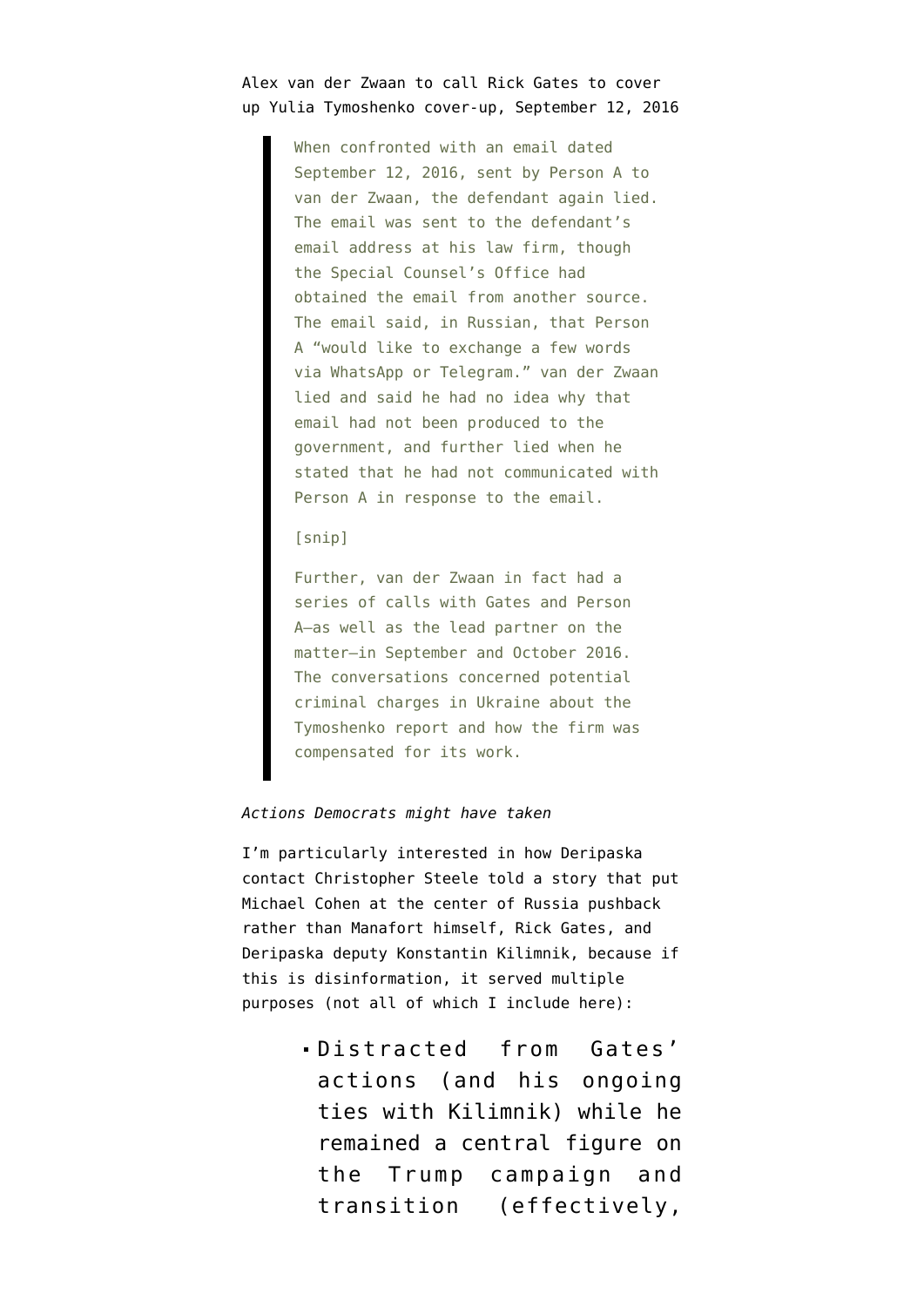ensuring that a high ranking campaign official with close ties to Deripaska's deputy remained in place)

- Distracted from Manafort's reported ongoing back channel involvement in the campaign
- Focused attention on Cohen in August, rather than his actions from January to June 2016 to negotiate a Trump Tower deal, something that probably had a more central role in the quid pro quo behind the election operation
- Shifted focus on ongoing discussions about a Trump Tower deal between reported Steele source Sergei Millian and Russian go-between George Papadopoulos
- Focused fall attention on Cohen on a Russian cover-up rather than on the sex worker hush payments he facilitated

Again, I don't know that this line of Steele's reporting is disinformation (though no evidence Cohen went to Prague has been substantiated). But if it was, it would have been a masterful distraction from a number of key threads that might have been lethal to Trump in the general election if they had become a focus.

In each of these cases, the disinformation would not so much disavow the existence of the election campaign. Indeed, in key respects — the